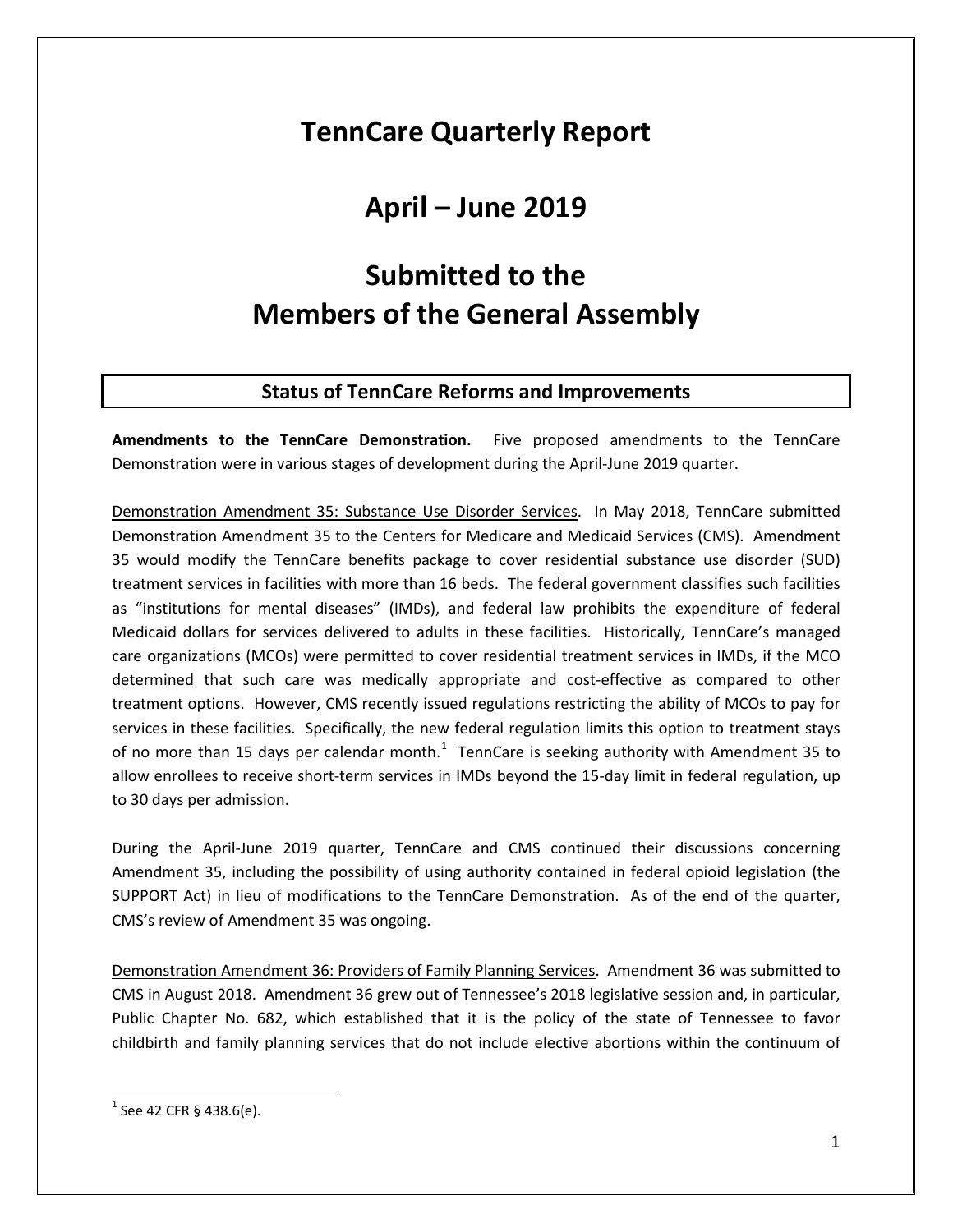care or services, and to avoid the direct or indirect use of state funds to promote or support elective abortions.

Amendment 36 requests authority for TennCare to establish state-specific criteria for providers of family planning services, and to exclude any providers that do not meet these criteria from participation in the TennCare program. As specified in Public Chapter No. 682, TennCare is proposing to exclude any entity that performed, or operated or maintained a facility that performed, more than 50 abortions in the previous year, including any affiliate of such an entity.

CMS held a 30-day federal public comment period on Amendment 36 during the third quarter of Calendar Year 2018. Close to 3,500 comments were received, and CMS subsequently began to review that feedback as well as the amendment itself. As of the end of the April-June 2019 quarter, CMS's review of Amendment 36 was ongoing.

Demonstration Amendment 37: Modifications to Employment and Community First CHOICES. On November 8, 2018, TennCare submitted Amendment 37 to CMS. Amendment 37 primarily concerns modifications to be made to Employment and Community First (ECF) CHOICES, TennCare's managed long-term services and supports program that is specifically geared toward promoting and supporting integrated, competitive employment and independent, integrated living as the first and preferred option for people with intellectual and developmental disabilities.

The primary modification to ECF CHOICES contained in Amendment 37 is the addition of two new sets of services and two new benefit groups in which the services would be available:

- ECF CHOICES Group 7 would serve a small group of children who live with their family and have intellectual and/or developmental disabilities (I/DD) and severe co-occurring behavioral health and/or psychiatric conditions. These children—who are at significant risk of placement outside the home (e.g., State custody, hospitalization, residential treatment, incarceration)—would receive family-centered behavioral health treatment services with family-centered home and community-based services (HCBS).
- ECF CHOICES Group 8 would serve adults with I/DD and severe behavioral and/or psychiatric conditions who are transitioning out of a highly structured and supervised environment to achieve and maintain stable, integrated lives in their communities. Individuals in Group 8 would receive short-term intensive community-based behavioral-focused transition and stabilization services and supports.

Other changes to ECF CHOICES contained in Amendment 37 include modifications to expenditure caps for existing benefit groups within the program, revised eligibility processes to facilitate transitions from institutional settings to community-based settings, and modifications and clarifications to certain ECF CHOICES service definitions.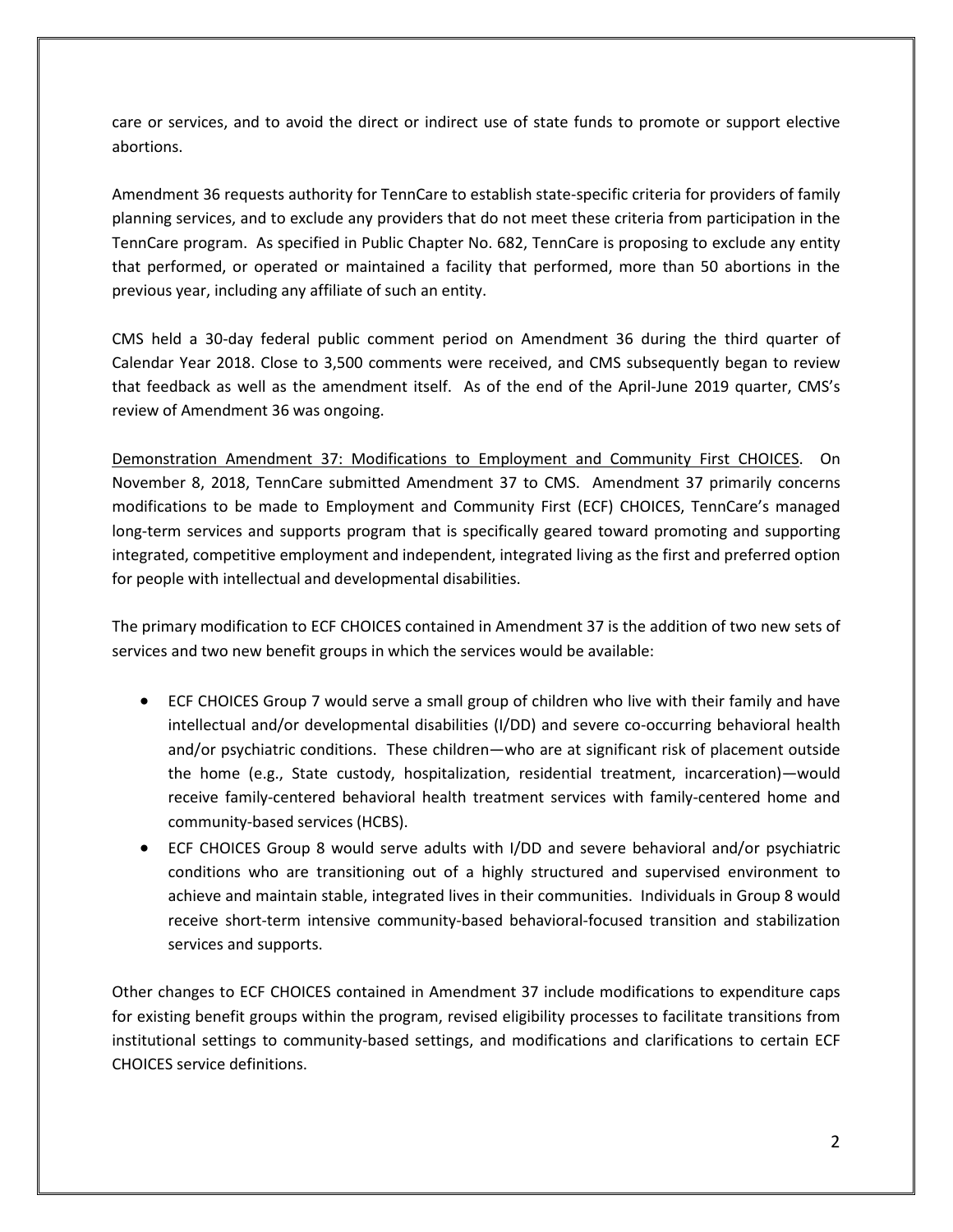Apart from the changes to ECF CHOICES, Amendment 37 would also revise the list of populations automatically assigned to the TennCare Select health plan by allowing children receiving Supplemental Security Income to have the same choice of managed care plans as virtually all other TennCare members.

During the April-June 2019 quarter, discussions between TennCare and CMS on Amendment 37 continued. By the conclusion of the quarter, discussions on the amendment were nearly complete, and CMS approval was expected to follow shortly thereafter.

Demonstration Amendment 38: Community Engagement. TennCare submitted Amendment 38 to CMS on December 28, 2018. Demonstration Amendment 38 implements a state law (Public Chapter No. 869) enacted by the Tennessee General Assembly in 2018. This law directed TennCare to seek federal authorization to establish reasonable work and community engagement requirements for non-pregnant, non-elderly, non-disabled adults enrolled in the TennCare program who do not have dependent children under the age of six. The legislation also required TennCare to seek approval from the U.S. Department of Health and Human Services (HHS) to use funds from the state's Temporary Assistance for Needy Families (TANF) program to support implementation of the community engagement program.

Preliminary discussions between TennCare and CMS on Amendment 38 have focused on certain operational details of the proposal, such as monitoring enrollee compliance with program requirements, as well as exempting economically distressed counties. As of the end of the April-June 2019 quarter, CMS' review of Amendment 38 was ongoing.

Demonstration Amendment 39: Program Modifications. On April 15, 2019, TennCare submitted Demonstration Amendment 39 to CMS. Amendment 39 outlined program changes that would be needed if the hospital assessment were not renewed during the 2019 Tennessee legislative session. Changes to the TennCare benefit package for non-exempt adults proposed in Amendment 39 were the following:

- A combined annual limit of eight days per person for inpatient hospital and inpatient psychiatric hospital services;
- An annual limit on non-emergency outpatient hospital visits of eight occasions per person;
- A combined annual limit on health care practitioners' office visits of eight occasions per person;
- An annual limit on lab and X-ray services of eight occasions per person; and
- Elimination of coverage for occupational therapy, speech therapy, and physical therapy.

As was the case in previous years, however, the General Assembly renewed the hospital assessment, thereby eliminating any funding gap in the TennCare program. Consequently, on May 29, 2019, TennCare withdrew Amendment 39 from consideration by CMS.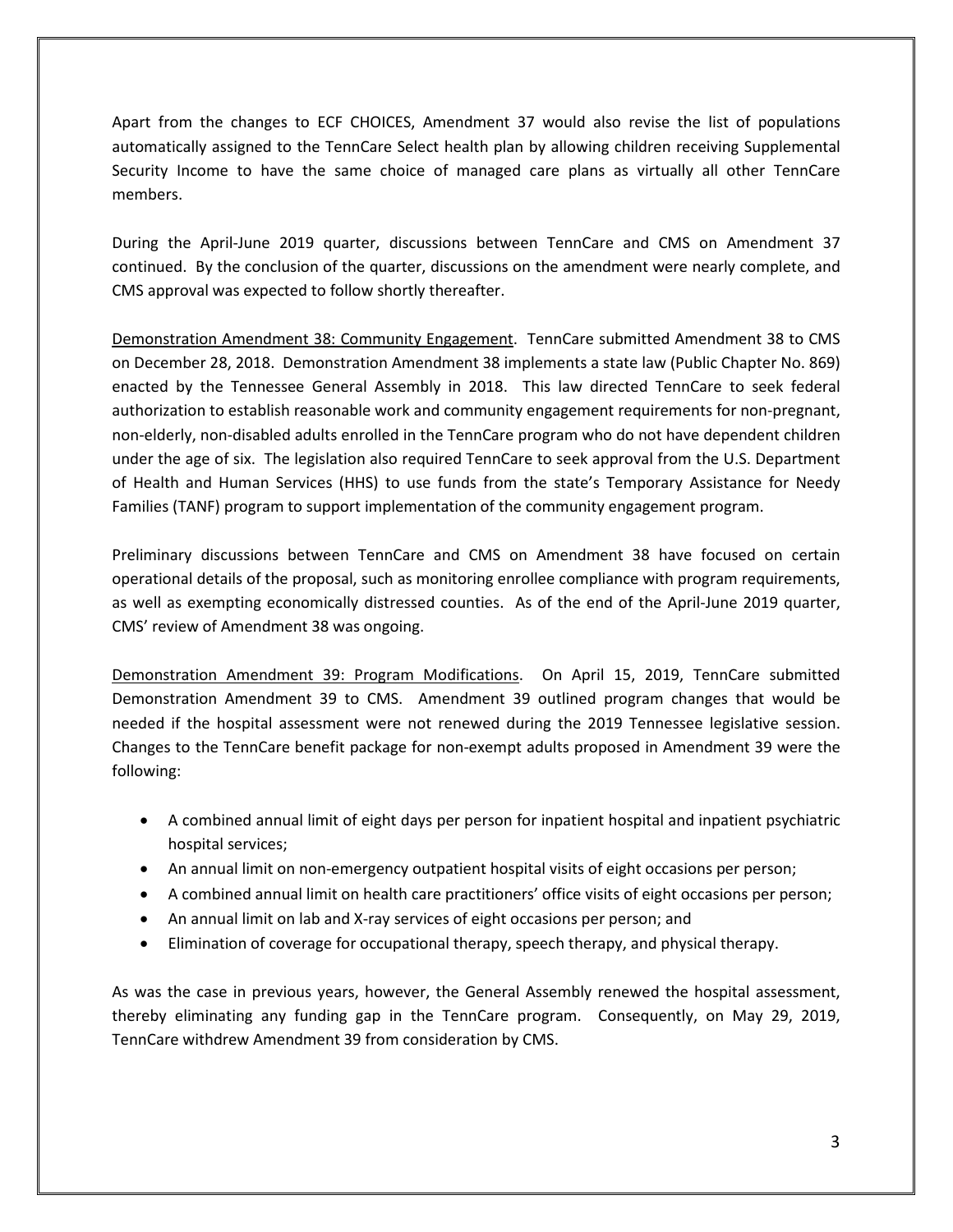**TennCare Connect Update.** After a statewide launch in the previous quarter, TennCare's successful implementation of its new eligibility system and member portal—known as TennCare Connect continued during the April-June 2019 quarter. During this quarter, TennCare completed the final conversions of member data into the new system. In addition, the final significant functionality related to the processing of SSI eligibility was also added to the system in late May to make the new system officially complete. TennCare Connect allows applicants and members to submit online applications and verification information to TennCare, as well as communicate with TennCare through a state-of-the art call center and mobile app. TennCare Connect is significantly improving the consumer experience for members and applicants and making the TennCare application and renewal process more user-friendly and easier to navigate.

**Update on Episodes of Care.** Episodes of care is a delivery system reform strategy that focuses on acute or specialist-driven health care delivered during a specified time period to treat physical or behavioral conditions such as an acute diabetes exacerbation or total joint replacement. Each episode has a principal accountable provider who is in the best position to influence the cost and quality of the episode.

Each year, TennCare hosts an annual feedback session in which stakeholders can provide in-person feedback on episode design at six locations across the state. The feedback session for this year was held on May 21, 2019, and was attended by over 100 providers. Attendees offered a number of suggestions for improving program design. Examples of this year's feedback include recommendations about how to identify the accountable provider more effectively and how to account for school-based services. Several speakers also expressed satisfaction with the program or appreciation for modifications previously made to the program by TennCare.

During the May 21 session, TennCare also showcased a new online document that answers frequently asked questions about episodes of care. The document, which is available on TennCare's website at [https://www.tn.gov/content/dam/tn/tenncare/documents2/ForYourPatientsForYourPractice.pdf,](https://www.tn.gov/content/dam/tn/tenncare/documents2/ForYourPatientsForYourPractice.pdf) was well received by stakeholders.

**Incentives for Providers to Use Electronic Health Records.** The Electronic Health Records (EHR) Incentive Program is a partnership between federal and state governments that grew out of the Health Information Technology for Economic and Clinical Health (HITECH) Act of 2009. The purpose of the program is to provide financial incentives to Medicaid providers<sup>[2](#page-3-0)</sup> to replace outdated, often paperbased approaches to medical record-keeping with Certified Electronic Health Record Technology (as defined by CMS) that meets rigorous criteria and that can improve health care delivery and quality. The federal government provides 100 percent of the funding for the incentive payments and 90 percent of

<span id="page-3-0"></span> $2$  CMS allows two types of providers to participate in the Medicaid EHR Incentive Program: eligible professionals (medical and osteopathic physicians, nurse practitioners, certified nurse midwives, dentists, and physician assistants who meet certain criteria) and eligible hospitals (acute care hospitals, critical access hospitals, and children's hospitals).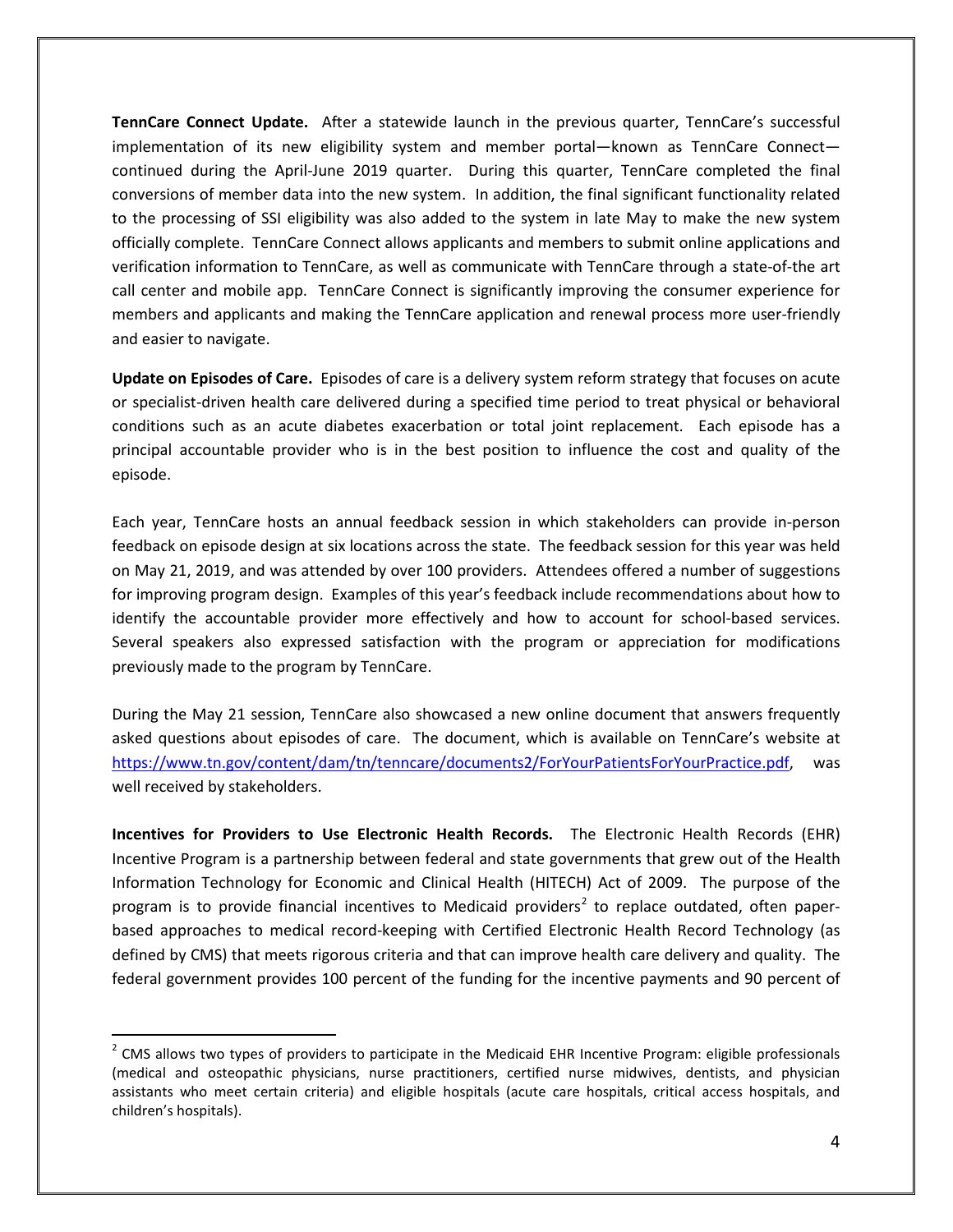the funding for administrative costs. Tennessee's EHR program<sup>[3](#page-4-0)</sup> has issued payments for six years to eligible professionals and for three years to eligible hospitals. $4$ 

| <b>Payment Type</b>  | <b>Number of Providers</b>     | <b>Quarterly Amount</b> | <b>Cumulative Amount</b>  |
|----------------------|--------------------------------|-------------------------|---------------------------|
|                      | <b>Paid During the Quarter</b> | Paid (Apr-Jun 2019)     | Paid to Date <sup>5</sup> |
| First-year payments  | N/A                            | N/A                     | \$179,892,011             |
| Second-year payments | 85                             | \$682,834               | \$59,683,417              |
| Third-year payments  | 90                             | \$869,391               | \$37,444,185              |
| Fourth-year payments | 90                             | \$750,834               | \$8,381,015               |
| Fifth-year payments  | 117                            | \$974,668               | \$5,352,171               |
| Sixth-year payments  | 71                             | \$592,157               | \$2,980,090               |

EHR payments made by TennCare during the April-June 2019 quarter as compared with payments made throughout the life of the program appear in the table below:

Technical assistance activities, outreach efforts, and other EHR-related projects conducted by TennCare staff during the quarter included the following:

- Communicating with and assisting providers on a daily basis via emails (including targeted emails to eligible professionals attesting to "meaningful use" of EHR technology), technical assistance calls, webinars, and onsite visits;
- Acceptance of Program Year 2018 meaningful use attestations for returning eligible professionals;
- Partnering with the Tennessee Primary Care Association to provide clinical education and outreach to Federally Qualified Health Centers seeking to attest to meaningful use;
- Responding to provider questions at information expos hosted by Amerigroup Community Care and UnitedHealthcare in Chattanooga, Jackson, Johnson City, Knoxville, Memphis, and Nashville;
- Newsletters and alerts distributed by TennCare's EHR ListServ.

 $\overline{a}$ 

Although enrollment of new providers concluded on April 30, 2017, TennCare's EHR Incentive Program will continue through the 2021 program year as required by CMS rules. Tennessee's program team continues to work with a variety of provider organizations to maintain the momentum of the program, with particular emphasis on the benefits of electronic health records for patients. The focus of postenrollment outreach efforts for 2019 is to encourage provider participants who remain eligible to continue attesting and complete the program, and to ensure that EHR technology is used by providers to improve clinical decision-making and health outcomes.

<span id="page-4-0"></span><sup>&</sup>lt;sup>3</sup> In April 2018, CMS announced that its EHR programs would be renamed "Promoting Interoperability (PI) Programs." While Tennessee's EHR initiative falls within the scope of CMS's PI Programs, TennCare continues to refer to its initiative as "EHR Incentive Program" for purposes of clarity and consistency in communications with providers.

<span id="page-4-2"></span><span id="page-4-1"></span> $^4$  At present, all but three participating hospitals have received three years of incentive payments.<br><sup>5</sup> In certain cases, cumulative totals reflect adjustments of payments from previous quarters. The need for these recoupments was identified through standard auditing processes.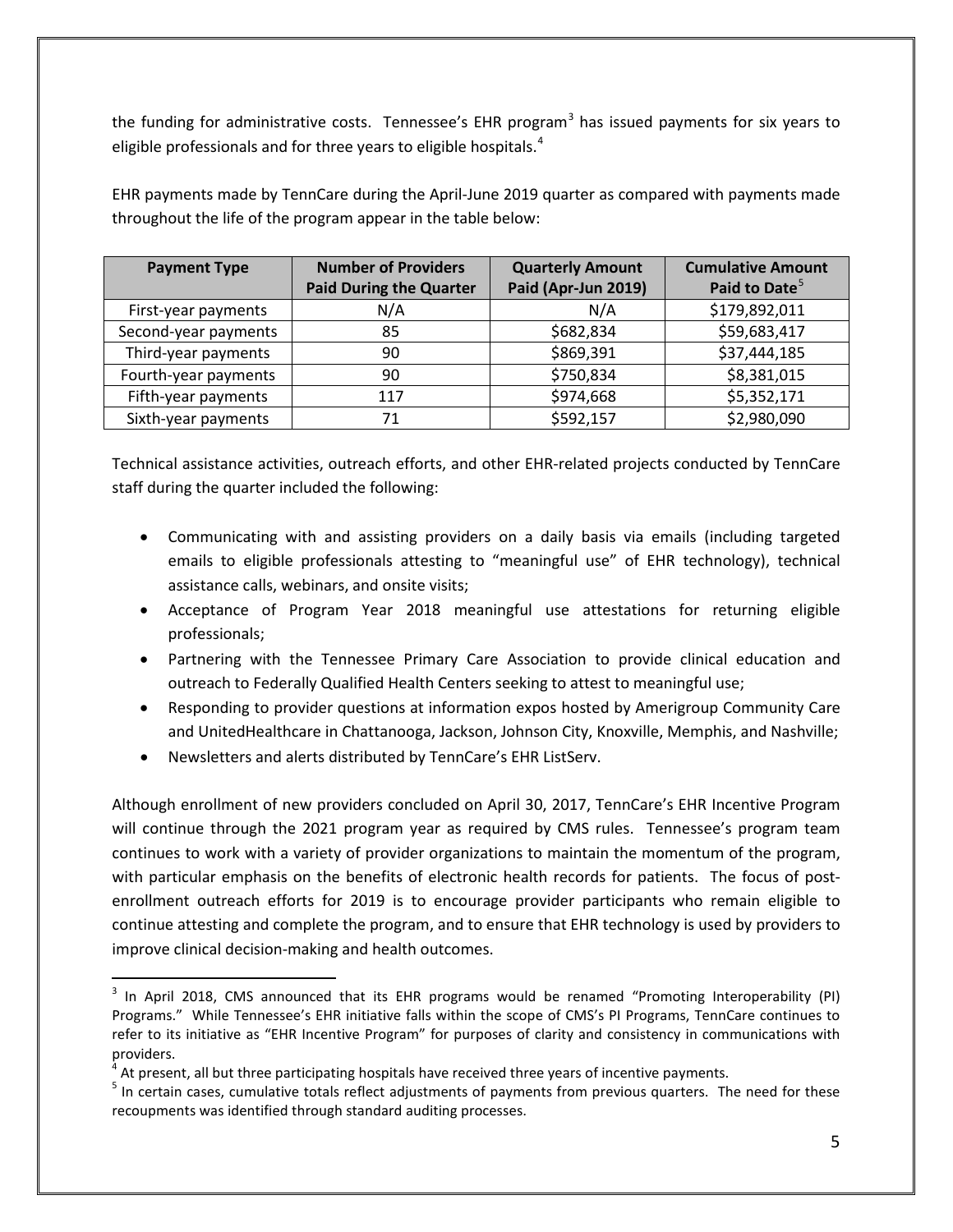**Pharmacy Benefits Manager Readiness Activities.** In January 2019, TennCare announced that OptumRx, Inc. had been selected through a competitive procurement process to replace Magellan Medicaid Administration as TennCare's Pharmacy Benefits Manager (PBM). Although Optum will not start processing pharmacy claims for TennCare until January 1, 2020, the company began readiness activities in March 2019. Priorities during this period of transition include the following:

- Establishing and managing a pharmacy network;
- Building a claims processing system and loading it with all information (enrollee data, edits specific to TennCare's outpatient formulary, clinical/quantity requirements, etc.) necessary for adjudication of claims;
- Creating a call center and website to assist patients and providers; and
- Helping TennCare negotiate and collect supplemental rebates from pharmaceutical manufacturers.

During the April-June 2019 quarter, preparations focused on the proper transfer to OptumRx of various types of pharmacy data, including those involving historical claims, prior authorization, TennCare's drug formulary, supplemental rebates, and drug pricing. Challenges involved in such a high volume of data conversion were anticipated and addressed early in the PBM transition period and are being addressed in a timely manner as they arise.

**Supplemental Payments to Tennessee Hospitals.** The Division of TennCare makes supplemental payments to qualifying Tennessee hospitals each quarter to help offset the costs these facilities incur in providing uncompensated care. The methodology for distributing these funds is outlined in Attachment H of the TennCare Demonstration Agreement with CMS. The supplemental payments made during the fourth quarter of State Fiscal Year 2019 are shown in the table below.

| <b>Hospital Name</b>                           | County                  | <b>Fourth Quarter</b><br>Payments-<br><b>FY 2019</b> |
|------------------------------------------------|-------------------------|------------------------------------------------------|
|                                                |                         |                                                      |
| Methodist Medical Center of Oak Ridge          | <b>Anderson County</b>  | \$100,919                                            |
| Ridgeview Psychiatric Hospital and Center      | <b>Anderson County</b>  | \$186,757                                            |
| Tennova Healthcare - Shelbyville               | <b>Bedford County</b>   | \$30,026                                             |
| <b>Blount Memorial Hospital</b>                | <b>Blount County</b>    | \$134,881                                            |
| Tennova Healthcare - Cleveland                 | <b>Bradley County</b>   | \$124,487                                            |
| Jellico Community Hospital                     | Campbell County         | \$103,274                                            |
| Tennova Healthcare - LaFollette Medical Center | Campbell County         | \$62,845                                             |
| Saint Thomas Stones River Hospital             | Cannon County           | \$24,129                                             |
| <b>Sycamore Shoals Hospital</b>                | <b>Carter County</b>    | \$81,365                                             |
| <b>Claiborne Medical Center</b>                | <b>Claiborne County</b> | \$24,519                                             |
| Tennova Healthcare - Newport Medical Center    | Cocke County            | \$67,074                                             |

#### **Supplemental Hospital Payments for the Quarter**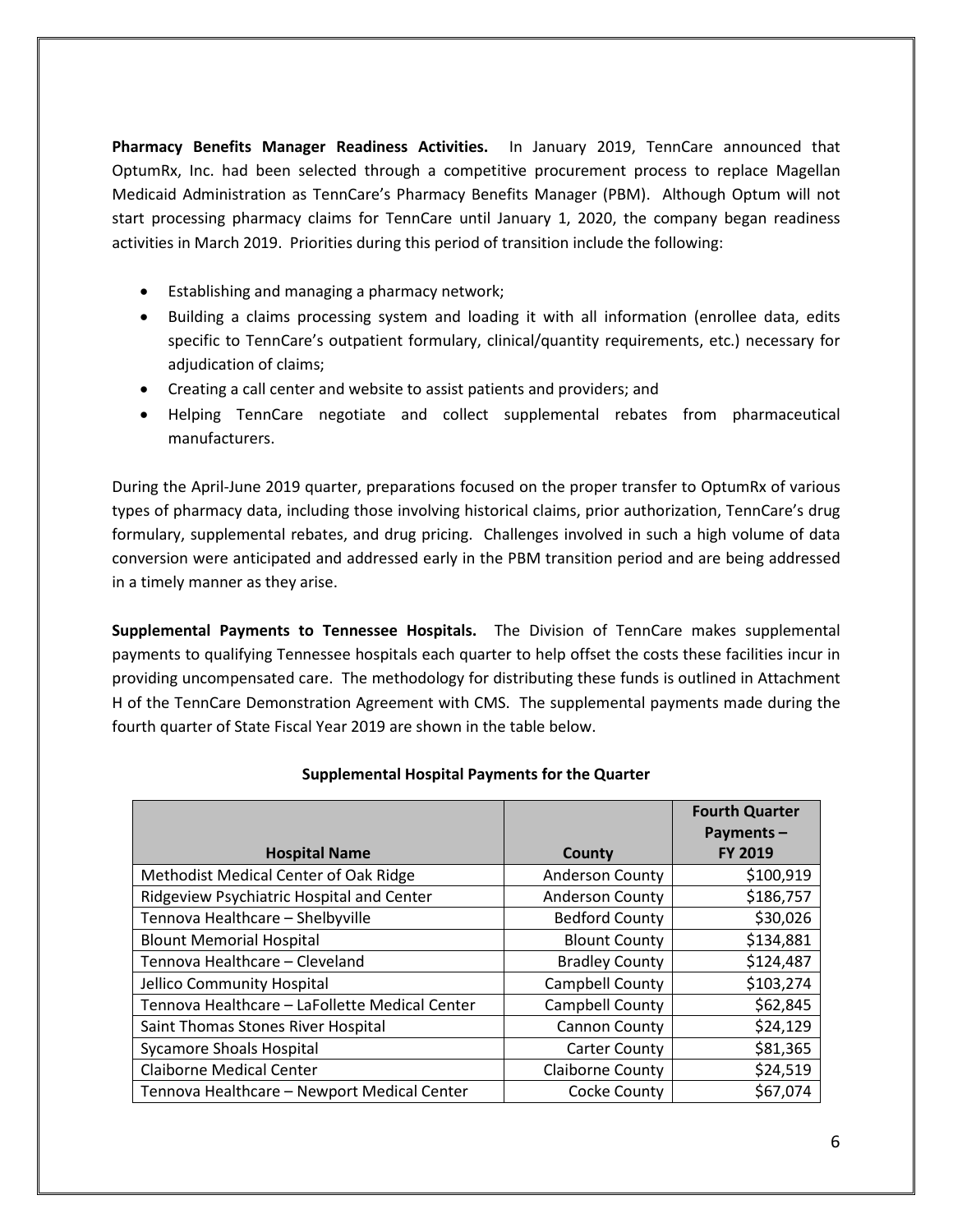|                                                   |                         | <b>Fourth Quarter</b> |
|---------------------------------------------------|-------------------------|-----------------------|
|                                                   |                         | Payments-             |
| <b>Hospital Name</b>                              | <b>County</b>           | FY 2019               |
| Tennova Healthcare - Harton                       | Coffee County           | \$65,280              |
| <b>Unity Medical Center</b>                       | Coffee County           | \$46,607              |
| TriStar Skyline Medical Center                    | Davidson County         | \$397,701             |
| Nashville General Hospital                        | Davidson County         | \$427,043             |
| Saint Thomas Midtown Hospital                     | Davidson County         | \$233,090             |
| <b>TriStar Centennial Medical Center</b>          | Davidson County         | \$572,453             |
| <b>TriStar Southern Hills Medical Center</b>      | Davidson County         | \$153,580             |
| <b>TriStar Summit Medical Center</b>              | Davidson County         | \$162,509             |
| Vanderbilt Stallworth Rehabilitation Hospital     | Davidson County         | \$13                  |
| Vanderbilt University Medical Center              | Davidson County         | \$3,955,316           |
| Saint Thomas DeKalb Hospital                      | DeKalb County           | \$25,442              |
| <b>TriStar Horizon Medical Center</b>             | Dickson County          | \$185,760             |
| West Tennessee Healthcare Dyersburg Hospital      | <b>Dyer County</b>      | \$157,709             |
| Jamestown Regional Medical Center                 | <b>Fentress County</b>  | \$17,990              |
| Southern Tennessee Regional Health System -       |                         |                       |
| Winchester                                        | <b>Franklin County</b>  | \$60,325              |
| Milan General Hospital                            | <b>Gibson County</b>    | \$21,195              |
| Southern Tennessee Regional Health System -       |                         |                       |
| Pulaski                                           | <b>Giles County</b>     | \$40,319              |
| Laughlin Memorial Hospital                        | <b>Greene County</b>    | \$67,810              |
| Morristown - Hamblen Healthcare System            | Hamblen County          | \$115,838             |
| <b>Erlanger Medical Center</b>                    | <b>Hamilton County</b>  | \$2,526,125           |
| Parkridge Medical Center                          | <b>Hamilton County</b>  | \$1,205,930           |
| HealthSouth Rehabilitation Hospital - Chattanooga | <b>Hamilton County</b>  | \$481                 |
| Kindred Hospital - Chattanooga                    | <b>Hamilton County</b>  | \$308                 |
| Siskin Hospital for Physical Rehabilitation       | <b>Hamilton County</b>  | \$1,274               |
| <b>Hardin Medical Center</b>                      | <b>Hardin County</b>    | \$65,881              |
| <b>Henderson County Community Hospital</b>        | <b>Henderson County</b> | \$17,529              |
| Henry County Medical Center                       | <b>Henry County</b>     | \$84,679              |
| Tennova Healthcare - Jefferson Memorial Hospital  | Jefferson County        | \$26,103              |
| <b>Parkwest Medical Center</b>                    | <b>Knox County</b>      | \$344,435             |
| Tennova Healthcare - North Knoxville Medical      |                         |                       |
| Center                                            | Knox County             | \$105,637             |
| East Tennessee Children's Hospital                | Knox County             | \$2,379,697           |
| Fort Sanders Regional Medical Center              | <b>Knox County</b>      | \$221,187             |
| University of Tennessee Medical Center            | <b>Knox County</b>      | \$1,813,413           |
| Southern Tennessee Regional Health System -       |                         |                       |
| Lawrenceburg                                      | Lawrence County         | \$34,947              |
| <b>Lincoln Medical Center</b>                     | Lincoln County          | \$169,663             |
| Jackson - Madison County General Hospital         | <b>Madison County</b>   | \$556,747             |
| Pathways of Tennessee                             | <b>Madison County</b>   | \$162,763             |
| Maury Regional Hospital                           | <b>Maury County</b>     | \$208,143             |
| Starr Regional Medical Center - Athens            | <b>McMinn County</b>    | \$60,027              |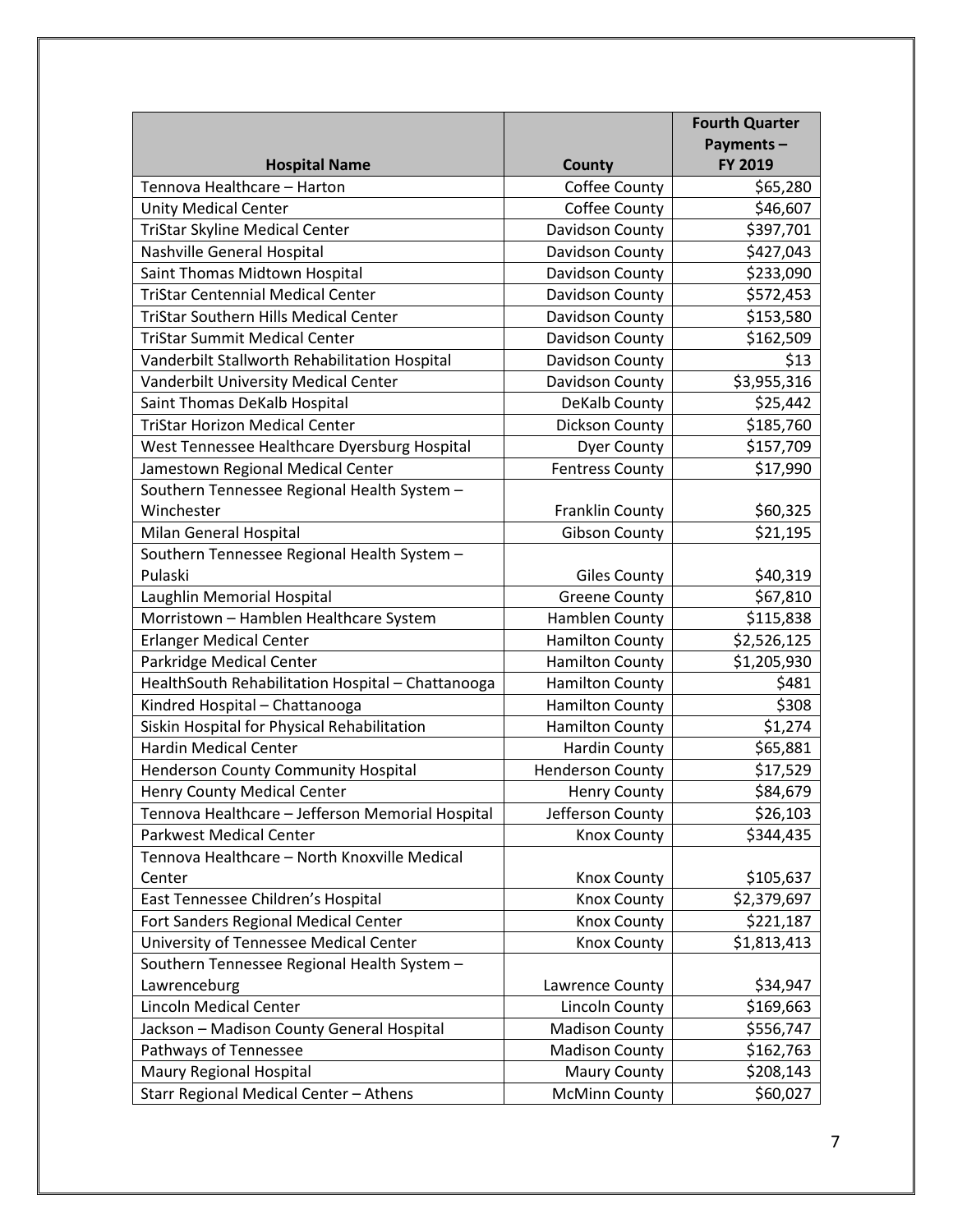|                                                   |                          | <b>Fourth Quarter</b> |
|---------------------------------------------------|--------------------------|-----------------------|
|                                                   |                          | Payments-             |
| <b>Hospital Name</b>                              | <b>County</b>            | FY 2019               |
| Sweetwater Hospital Association                   | Monroe County            | \$134,567             |
| Tennova Healthcare - Clarksville                  | Montgomery County        | \$121,612             |
| Baptist Memorial Hospital - Union City            | <b>Obion County</b>      | \$65,405              |
| Livingston Regional Hospital                      | <b>Overton County</b>    | \$33,470              |
| Cookeville Regional Medical Center                | <b>Putnam County</b>     | \$129,041             |
| Roane Medical Center                              | <b>Roane County</b>      | \$46,903              |
| <b>NorthCrest Medical Center</b>                  | <b>Robertson County</b>  | \$85,916              |
| Saint Thomas Rutherford Hospital                  | <b>Rutherford County</b> | \$239,011             |
| <b>TriStar StoneCrest Medical Center</b>          | <b>Rutherford County</b> | \$143,476             |
| <b>TrustPoint Hospital</b>                        | <b>Rutherford County</b> | \$41,267              |
| <b>LeConte Medical Center</b>                     | Sevier County            | \$130,833             |
| <b>Baptist Memorial Restorative Care Hospital</b> | Shelby County            | \$1,280               |
| <b>Baptist Memorial Hospital - Memphis</b>        | <b>Shelby County</b>     | \$612,921             |
| Methodist University Hospital                     | <b>Shelby County</b>     | \$1,079,627           |
| Crestwyn Behavioral Health                        | <b>Shelby County</b>     | \$23,762              |
| Delta Medical Center                              | <b>Shelby County</b>     | \$254,676             |
| HealthSouth Rehabilitation Hospital - North       |                          |                       |
| Memphis                                           | <b>Shelby County</b>     | \$396                 |
| HealthSouth Rehabilitation Hospital - Memphis     | Shelby County            | \$453                 |
| LeBonheur Children's Hospital                     | <b>Shelby County</b>     | \$3,870,303           |
| Regional One Health                               | <b>Shelby County</b>     | \$3,046,832           |
| Regional One Health Extended Care Hospital        | Shelby County            | \$103                 |
| Saint Francis Hospital                            | <b>Shelby County</b>     | \$278,239             |
| Saint Jude Children's Research Hospital           | <b>Shelby County</b>     | \$744,083             |
| <b>Bristol Regional Medical Center</b>            | <b>Sullivan County</b>   | \$117,065             |
| HealthSouth Rehabilitation Hospital - Kingsport   | <b>Sullivan County</b>   | \$985                 |
| <b>Holston Valley Medical Center</b>              | <b>Sullivan County</b>   | \$217,669             |
| Indian Path Community Hospital                    | <b>Sullivan County</b>   | \$102,080             |
| <b>TriStar Hendersonville Medical Center</b>      | <b>Sumner County</b>     | \$136,255             |
| Sumner Regional Medical Center                    | <b>Sumner County</b>     | \$114,474             |
| Baptist Memorial Hospital - Tipton                | <b>Tipton County</b>     | \$81,376              |
| Saint Thomas River Park Hospital                  | <b>Warren County</b>     | \$42,098              |
| Johnson City Medical Center                       | <b>Washington County</b> | \$1,606,271           |
| Franklin Woods Community Hospital                 | <b>Washington County</b> | \$76,767              |
| Quillen Rehabilitation Hospital                   | <b>Washington County</b> | \$552                 |
| Wayne Medical Center                              | <b>Wayne County</b>      | \$34,034              |
| Spire Cane Creek Rehabilitation Hospital          | <b>Weakley County</b>    | \$67                  |
| West Tennessee Healthcare Volunteer Hospital      | <b>Weakley County</b>    | \$46,698              |
| HealthSouth Rehabilitation Hospital - Franklin    | <b>Williamson County</b> | \$5                   |
| <b>Rolling Hills Hospital</b>                     | <b>Williamson County</b> | \$1,718               |
| Williamson Medical Center                         | <b>Williamson County</b> | \$38,911              |
| Tennova Healthcare - Lebanon                      | <b>Wilson County</b>     | \$292,574             |
| <b>TOTAL</b>                                      |                          | \$31,625,000          |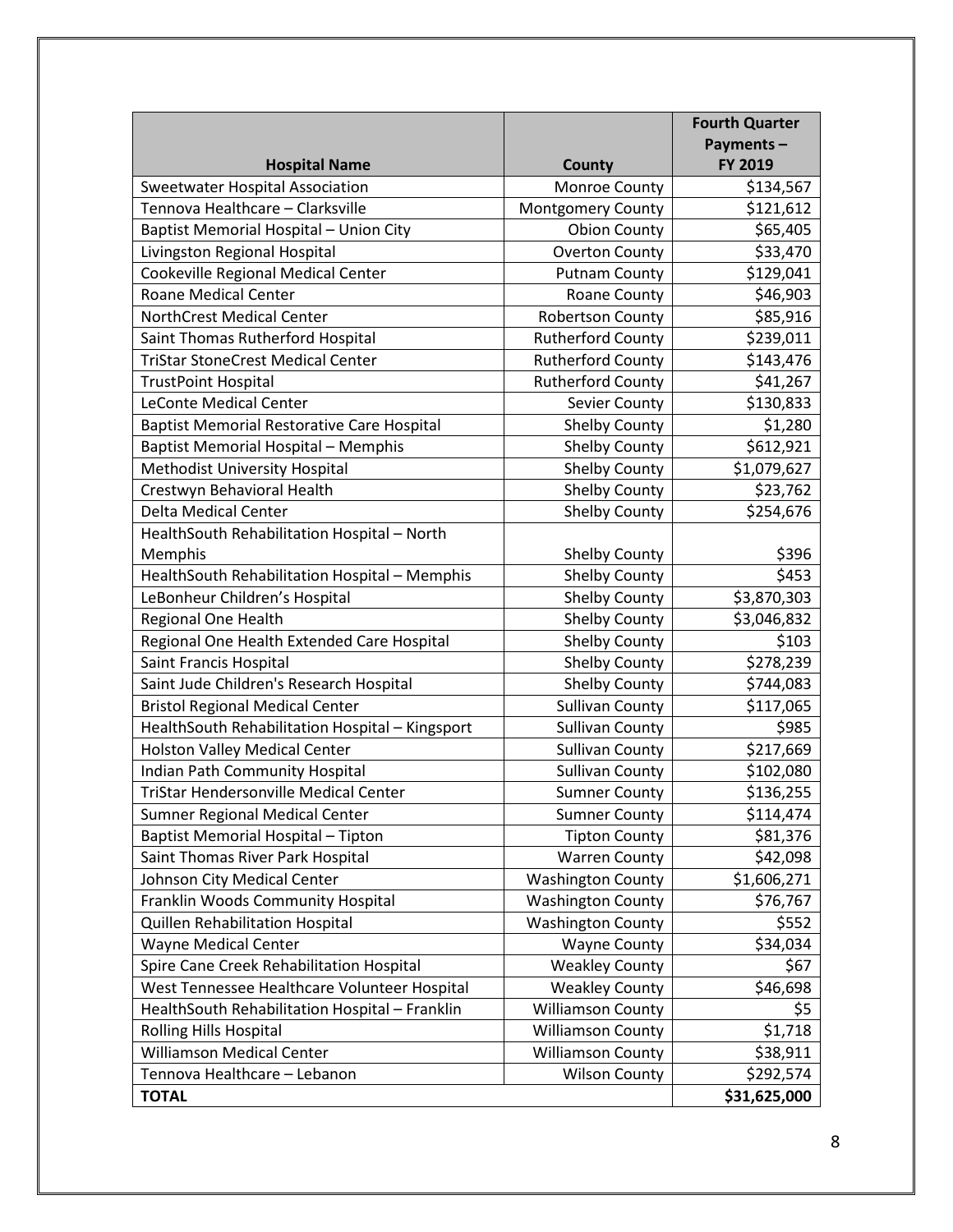## **Number of Recipients on TennCare and Costs to the State**

During the month of June 2019, there were 1,397,698 Medicaid eligibles and 18,642 Demonstration eligibles enrolled in TennCare, for a total of 1,416,340 persons.

Estimates of TennCare spending for the fourth quarter of State Fiscal Year 2019 are summarized in the table below.

| <b>Spending Category</b> | Fourth Quarter FY 2019* |
|--------------------------|-------------------------|
| MCO services**           | \$1,748,835,900         |
| Dental services          | \$44,910,600            |
| Pharmacy services        | \$305,638,700           |
| Medicare "clawback"***   | \$54,545,700            |

*\*These figures are cash basis as of June 30 and are unaudited.*

 $\overline{a}$ 

*\*\*This figure includes Integrated Managed Care MCO expenditures.*

*\*\*\*The Medicare Part D clawback is money that states are required to pay to the federal government to help offset costs the federal government incurs by covering the prescription benefit for enrollees who have both Medicare and Medicaid.*

## **Viability of Managed Care Contractors (MCCs) in the TennCare Program**

**Claims payment analysis.** TennCare's prompt pay requirements may be summarized as shown below.

| <b>Entity</b>      | <b>Standard</b>                                                      | <b>Authority</b>     |
|--------------------|----------------------------------------------------------------------|----------------------|
| <b>MCOs</b>        | 90% of clean claims for payment for services delivered to            | TennCare contract    |
| services other     | TennCare enrollees are processed and, if appropriate, paid           | and in accordance    |
| than CHOICES       | within 30 calendar days of the receipt of such claims.               | with T.C.A. § 56-32- |
| and ECF            |                                                                      | 126(b)               |
| <b>CHOICES</b> )   | 99.5% of all provider claims are processed, and, if                  |                      |
|                    | appropriate, paid within 60 calendar days of receipt.                |                      |
| <b>MCOs</b>        | 90% of clean electronically submitted Nursing Facility and           | TennCare contract    |
| (CHOICES and       | applicable Home and Community Based Services claims <sup>6</sup> are |                      |
| <b>ECF CHOICES</b> | processed and paid within 14 calendar days of receipt.               |                      |
| services)          |                                                                      |                      |
|                    | 99.5% of clean electronically submitted Nursing Facility and         |                      |
|                    | applicable Home and Community Based Services claims <sup>7</sup> are |                      |
|                    | processed and paid within 21 calendar days of receipt.               |                      |

<span id="page-8-1"></span><span id="page-8-0"></span><sup>&</sup>lt;sup>6</sup> Excludes Personal Emergency Response Systems (PERS), assistive technology, minor home modifications, and pest control claims. Claims for delivery of these services are handled like general MCO claims.  $<sup>7</sup>$  Ibid.</sup>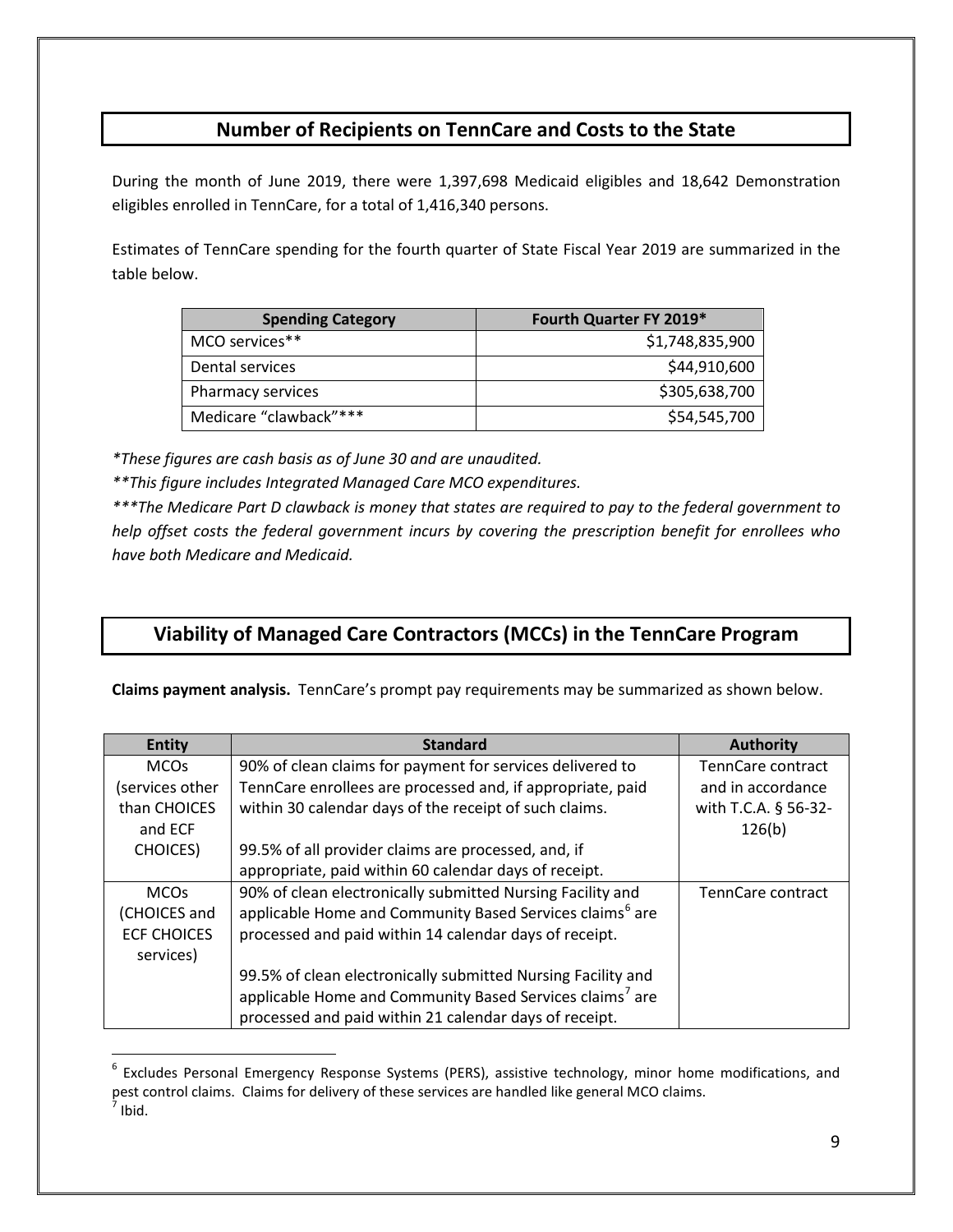| <b>Entity</b>          | <b>Standard</b>                                              | <b>Authority</b>               |
|------------------------|--------------------------------------------------------------|--------------------------------|
| <b>Dental Benefits</b> | 90% of clean claims for payment for services delivered to    | TennCare contract              |
| Manager                | TennCare enrollees are processed, and, if appropriate, paid  | and in accordance              |
| (DBM)                  | within 30 calendar days of the receipt of such claims.       | with T.C.A. § 56-32-<br>126(b) |
|                        | 99.5% of all provider claims are processed, and, if          |                                |
|                        | appropriate, paid within 60 calendar days of receipt.        |                                |
| Pharmacy               | 100% of all clean claims submitted by pharmacy providers are | TennCare contract              |
| <b>Benefits</b>        | paid within 15 calendar days of receipt.                     |                                |
| Manager (PBM)          |                                                              |                                |

The MCOs, the DBM, and the PBM are required to submit monthly claims data files of all TennCare claims processed to the Tennessee Department of Commerce and Insurance (TDCI) for verification of statutory and contractual prompt pay compliance. The plans are required to separate their claims data by claims processor (e.g., MCO, vision benefits manager, etc.). Furthermore, the MCOs are required to identify separately non-emergency transportation (NEMT) claims in the data files. Finally, the MCOs are required to submit separate claims data files representing a subset of electronically submitted Nursing Facility and applicable Home and Community Based Services claims for CHOICES and ECF CHOICES enrollees. TDCI then performs an analysis and reports the results of the prompt pay analyses by NEMT and CHOICES and ECF CHOICES claim types, by claims processor, and by total claims processed for the month.

If an MCO does not comply with the prompt pay requirements based on the total claims processed in a month, TDCI has the statutory authority to levy an administrative penalty of \$10,000 for each month of non-compliance after the first instance of non-compliance was reported to the plan. The Division of TennCare may also assess liquidated damages pursuant to the terms of the TennCare Contract. If the DBM and PBM do not meet their contractual prompt pay requirements, only TennCare may assess applicable liquidated damages against these entities.

**Net worth and company action level requirements.** According to Tennessee's "Health Maintenance Organization Act of 1986" statute (T.C.A. § 56-32-101 *et seq.*), the minimum net worth requirement for each TennCare MCO is calculated based on premium revenue reported on the National Association of Insurance Commissioners (NAIC) Annual Financial Statement for the most recent calendar year, as well as any TennCare payments made to the MCO that are not reported as premium revenue.

During the April-June 2019 quarter, the MCOs submitted their NAIC First Quarter 2019 Financial Statements. As of March 31, 2019, TennCare MCOs reported net worth as indicated in the table below.<sup>[8](#page-9-0)</sup>

| MCO                  | <b>Net Worth</b> | Reported         | Excess/       |
|----------------------|------------------|------------------|---------------|
|                      | Requirement      | <b>Net Worth</b> | (Deficiency)  |
| Amerigroup Tennessee | \$32,303,660     | \$191,925,756    | \$159,622,096 |

<span id="page-9-0"></span><sup>&</sup>lt;sup>8</sup> The "Net Worth Requirement" and "Reported Net Worth" figures in the table are based on the MCOs' companywide operations, not merely their TennCare operations.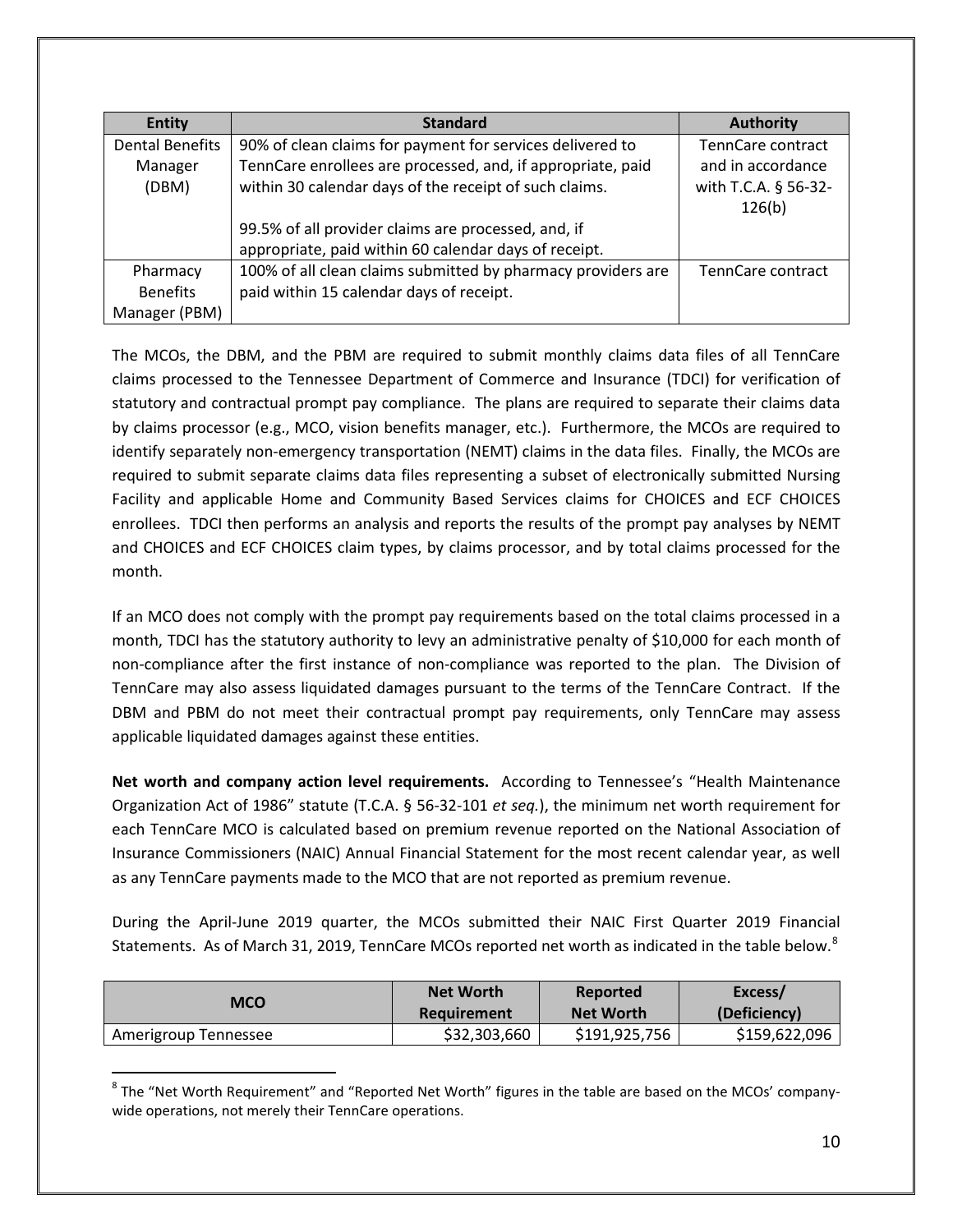| <b>MCO</b>                                                                           | <b>Net Worth</b><br>Requirement | Reported<br><b>Net Worth</b> | Excess/<br>(Deficiency) |
|--------------------------------------------------------------------------------------|---------------------------------|------------------------------|-------------------------|
| UnitedHealthcare Plan of the River<br>(UnitedHealthcare Community<br>Vallev<br>Plan) | \$98,223,126                    | \$410,667,649                | \$312,444,523           |
| Volunteer State Health Plan (BlueCare<br>& TennCare Select)                          | \$53,841,080                    | \$407,791,220                | \$353,950,140           |

During the April-June 2019 quarter, the MCOs were also required to comply with Tennessee's "Risk-Based Capital for Health Organizations" statute (T.C.A. § 56-46-201 *et seq.*). Risk-based capital (RBC) involves a method of calculating the minimum amount of capital necessary for a health entity to support its overall business operations depending on its size and risk profile. A health entity with a higher amount of risk is required to hold a higher amount of capital. The RBC statute gives TDCI the authority and mandate to use preventive and corrective measures that vary depending on the amount of capital deficiency indicated by the RBC calculations. A "Company Action Level" deficiency (defined at T.C.A. § 56-46-203(a)) would require the submission of a plan to correct the entity's capital deficiency.

All TennCare MCOs met their minimum net worth requirements and Company Action Level requirements as of March 31, 2019.

### **Success of Fraud Detection and Prevention**

The mission of the Tennessee Office of Inspector General (OIG) is to identify, investigate, prosecute, and arrest persons who commit fraud or abuse against the TennCare program and to recoup money owed to the State of Tennessee.The OIG receives case information from a variety of sources, including local law enforcement, the Division of TennCare, Health Related Boards, the Department of Human Services (DHS), other State agencies, health care providers, MCCs, and the general public via the OIG website, fax, written correspondence, and phone calls to the OIG hotline. Cases adjudicated during a particular fiscal year may have no relationship to dates of arrest during the same year. Selected statistics for the fourth quarter of Fiscal Year 2019 furnished for this report by the OIG are as follows:

| <b>Fraud and Abuse Allegations</b>                           | <b>Fourth Quarter FY 2019</b> |
|--------------------------------------------------------------|-------------------------------|
| <b>Fraud Allegations</b>                                     | 1,335                         |
| Abuse Allegations*                                           | 865                           |
| <b>Arrest/Conviction/Judicial Diversion</b><br><b>Totals</b> | <b>Fourth Quarter FY 2019</b> |
| Arrests                                                      | 26                            |
| Convictions                                                  | 17                            |
| <b>Judicial Diversions</b>                                   |                               |

*\* Abuse cases may be referred to the appropriate Managed Care Contractor (MCC), the Division of TennCare, or DHS for further review/action.*